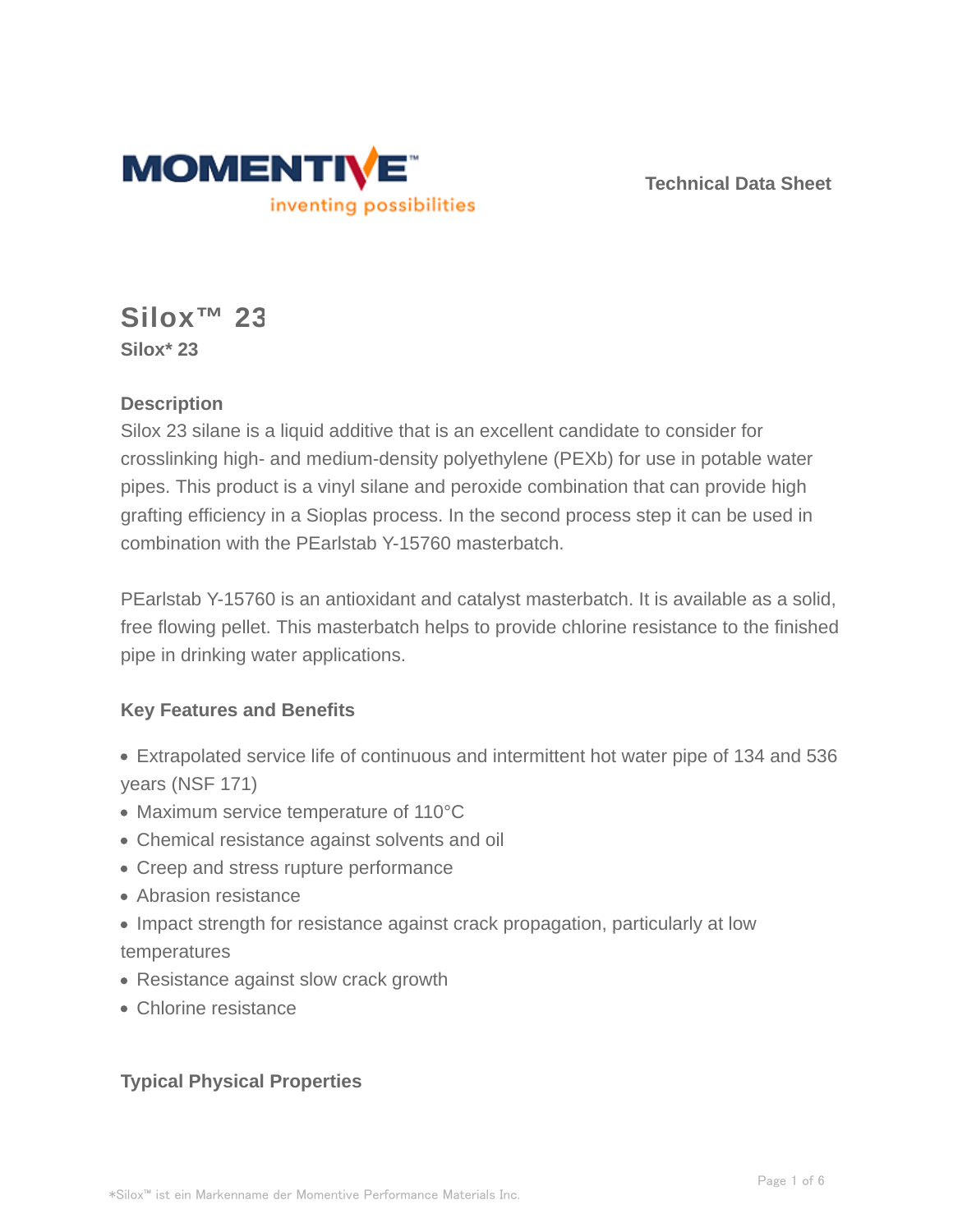### **Silox 23 Typical Physical Properties**

| <b>Physical Form</b>                         | Clear liquid     |
|----------------------------------------------|------------------|
| Appearance                                   | <b>Colorless</b> |
| Viscosity, mPa (cP) $@$ 23 $°C$              | 2.5              |
| Specific Gravity, $g/cm^3$ @ 23°C            | 0.970            |
| Flash Point, Tag Closed Cup, ASTM D56-79, °C | 23               |

## **PEarlstab Y-15760 Typical Physical Properties**

| <b>Physical Form</b>   | Solid free flowing pellet |
|------------------------|---------------------------|
| Appearance             | <b>Off-white pellets</b>  |
| Moisture Content (ppm) | $ <$ 200                  |

## **Potential Applications**

Potential applications for Silox 23 silane and Y-15760 masterbatch include:

- Domestic hot and cold water distribution
- Under-floor heating
- Central and district heating
- Air-conditioning systems
- Transport of gas, compressed air and fluids
- Automotive and marine applications
- Industrial pipes

**Patent Status** Standard copy to come

## **Product Safety, Handling and Storage**

Standard copy to come

### **Processing Recommendations**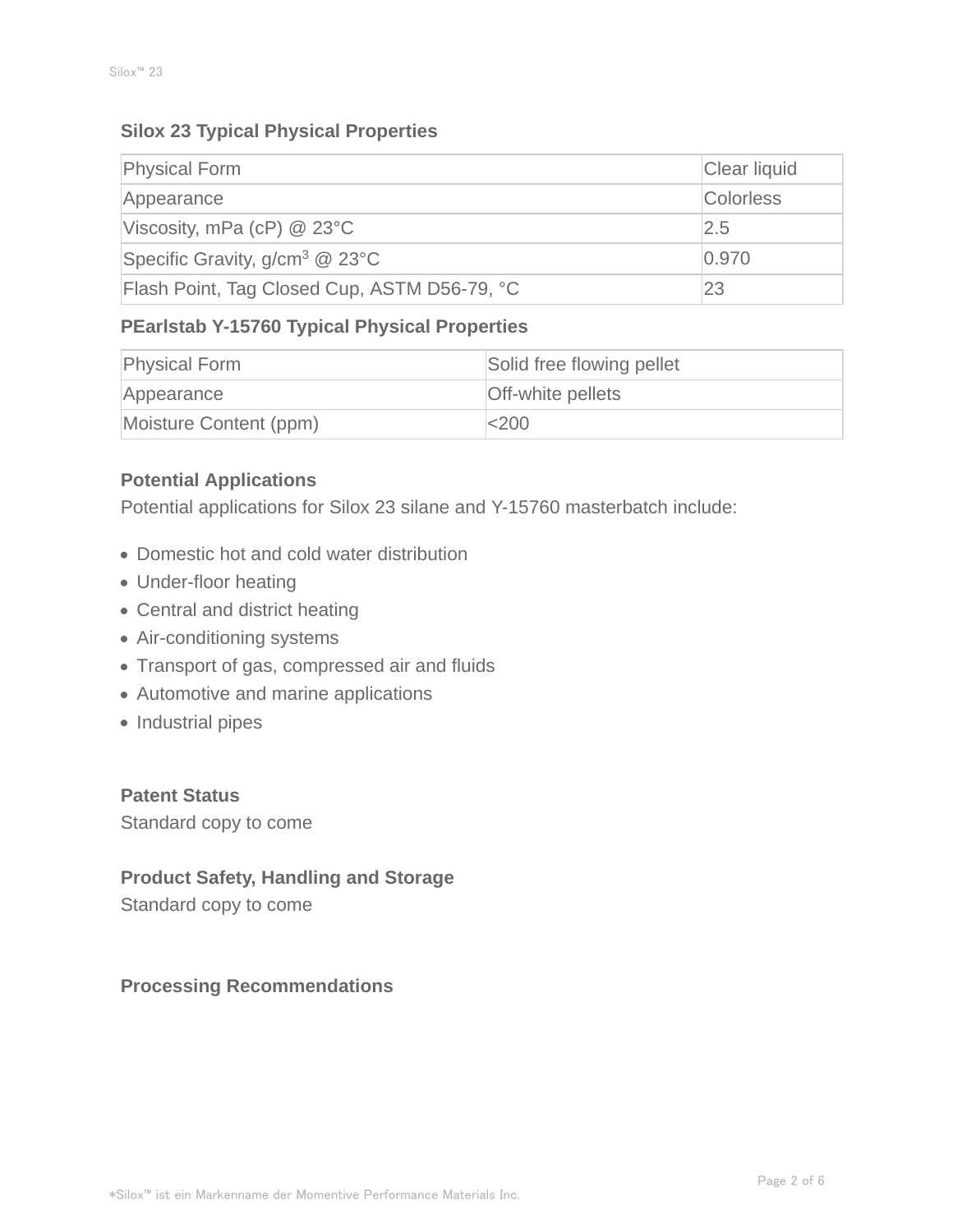

(1) Maillefer SA and BICC Ltd.

### **Step One: Grafting Process**

Silox 23 silane and PEarlstab Y-15760 masterbatch are extruded with high-density polyethylene resin (HDPE). Moisture content of the polyethylene base resin must be less than 200 ppm. Pre-drying the polyethylene base resin as well as the PEarlstab Y-15760 masterbatch at 70°C (158°F) by means of an air desiccator is highly recommended.

Optimum addition levels for a given application must be determined experimentally and depend on the properties (MFI and density) of the polyethylene resin used in production.

#### **Recommended Resins Are:**

Type of HDPE resin:

| Melt Index $(190^{\circ}C/2.16$ kg) | $\vert$ 0.2 to 8g/10min.           |
|-------------------------------------|------------------------------------|
| Density                             | $0.940$ to 0.960 g/cm <sup>3</sup> |

Optimum addition level of Silox 23 silane and PEarlstab Y-15760 masterbatch must be determined experimentaiy. A starting point dose level:

| Silox 23 silane                      | $1.6 - 2.5%$   |
|--------------------------------------|----------------|
| PEarlstab Y-15760 masterbatch        | $ 3 - 5\% $    |
| Melt temperature during the grafting | $215 - 225$ °C |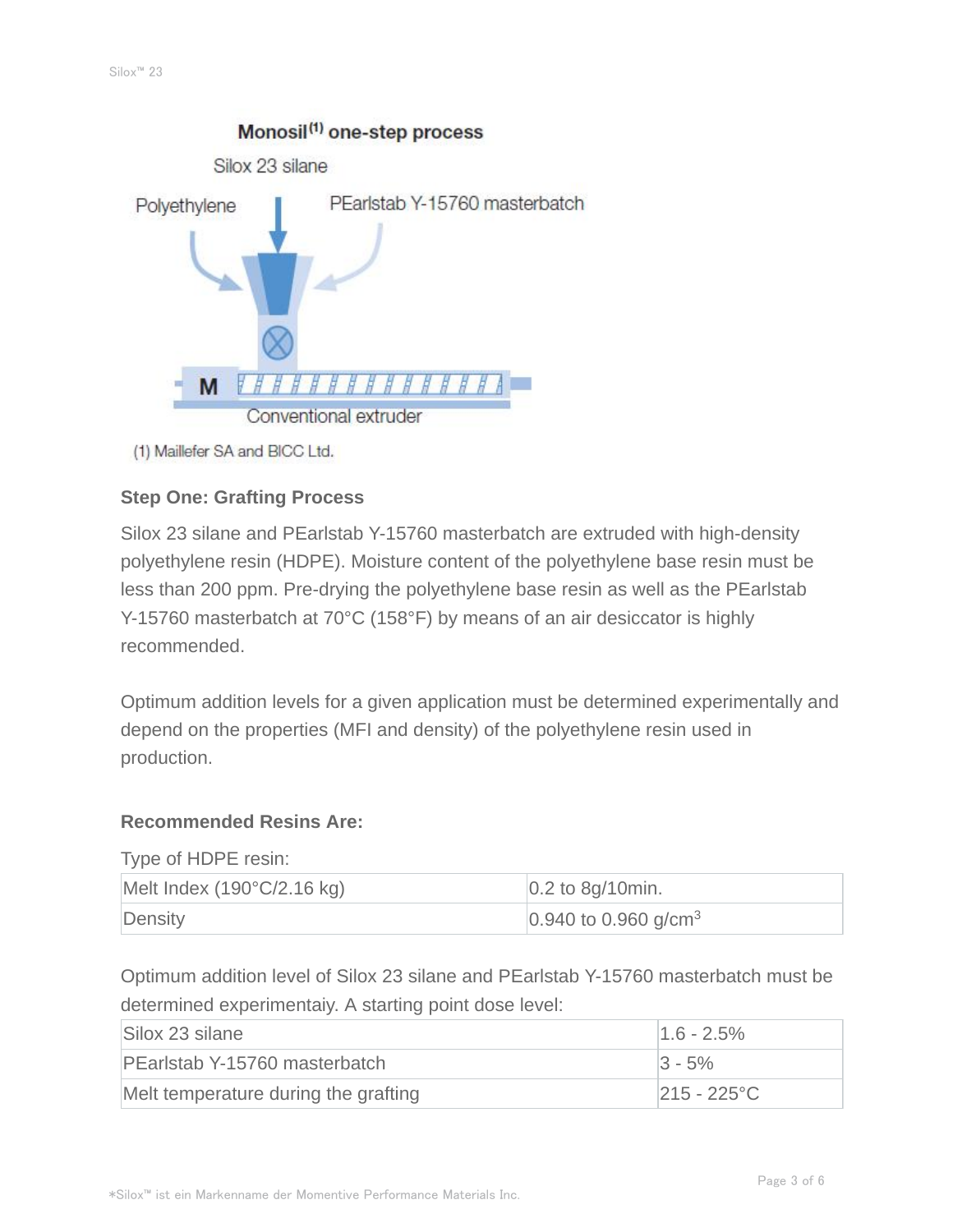Product formulations are included as illustrative examples only. Momentive makes no representation or warranty of any kind with respect to any such formulations, including, without limitation, concerning the efficacy or safety of any product manufactured using such formulations.

#### **Step Two: Crosslinking Process**

Rate of cure is dependent upon time, temperature and thickness of the article and available moisture. Sufficient crosslinking generally can be achieved by any of the following methods:

- Immersion in water at 80-90°C (176-195°F), or
- Exposure to low pressure steam at 105°C (221°F), or
- Exposure to steam at atmospheric pressure (i.e., a sauna at 100°C (212°F)), or
- Ambient curing (only applicable to certain polymers).

| <b>Services</b>           | <b>Test Conditions</b>                                                                               | <b>Extrapolated</b><br><b>Time-to-Failure</b><br>(Years)<br><b>ASTM F2023</b> | <b>Extrapolated</b><br><b>Time-to-Failure</b><br>(Years)<br><b>NSF P171</b> |
|---------------------------|------------------------------------------------------------------------------------------------------|-------------------------------------------------------------------------------|-----------------------------------------------------------------------------|
| Water                     | Continuous Hot $\frac{1}{2}$ SDR 9 pipe at 60°C and<br>80 psig                                       | 269                                                                           | 134                                                                         |
| Intermittent Hot<br>Water | $\frac{1}{2}$ " SDR 9 pipe at 25% service<br>at $60^{\circ}$ C and $75\%$<br>service at 23°C,80 psig | 1071                                                                          | 536                                                                         |

(1) PEX-6 Pipe formulation was 93 weight percent polyethylene resin, 2 weight percent Silox 23 silane and 5 weight percent PEarlstab Y-15760 masterbatch.

Note: Test data. Actual results may vary.

#### **Limitations**

Standard copy to come

#### **Regulatory Compliance**

Silox 23 silane status under European and national food contact regulations on plastic materials: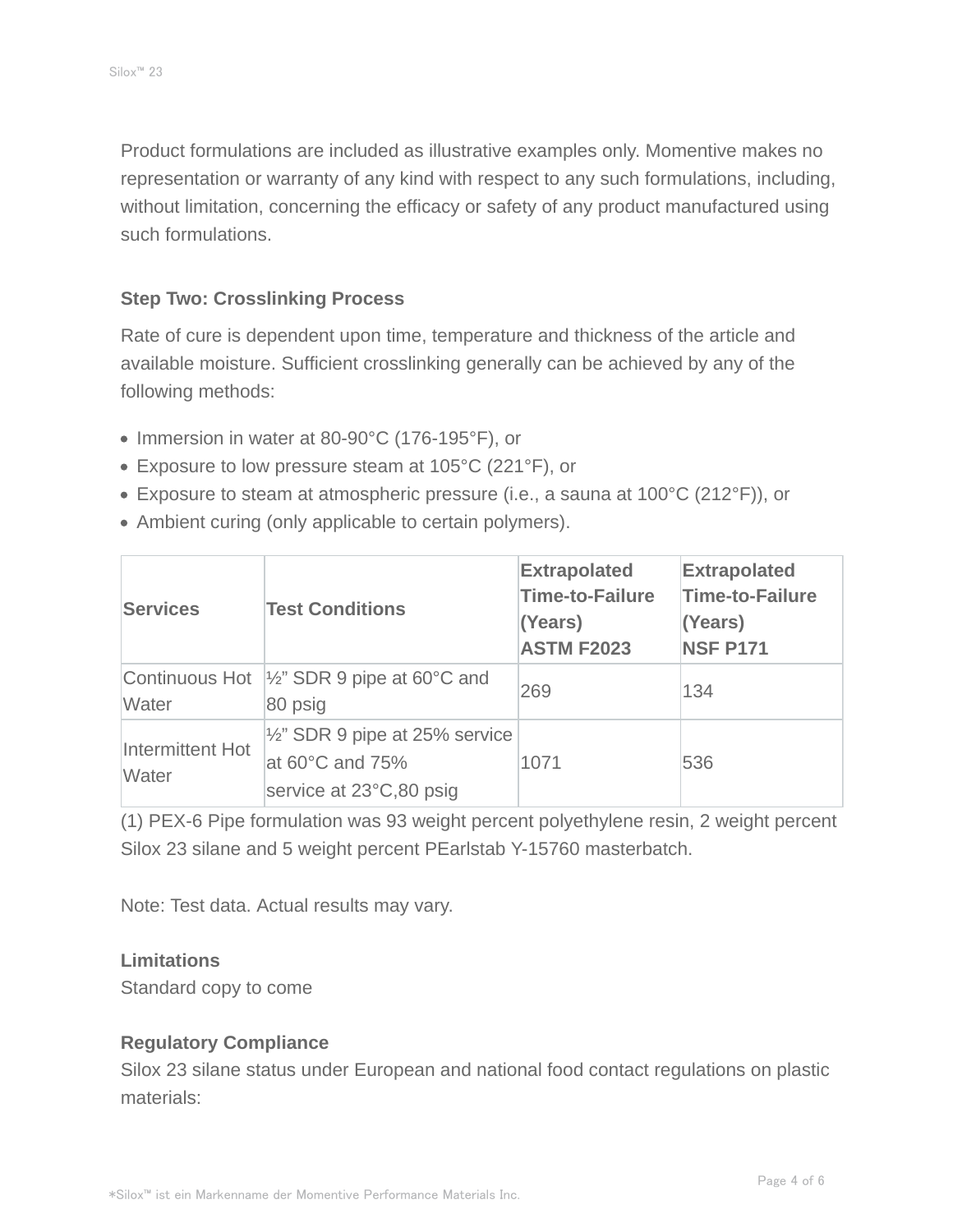The silane component in Silox 23 silane is listed with ref PM nr 26320 in the EU Directive 2002/72/EC and its amendments on plastic materials and articles intended to come into contact with foodstuffs.

A European reference for the peroxide ingredients is the German BfR, Section XLVI. It allows the use of these peroxides for food contact applications in crosslinked PE. The fi nished product must contain in total no more than 0.2% conversion products from the above substances.

#### **Contact Information**

Email commercial.services@momentive.com

#### **Telephone**

| <b>Americas</b>      | <b>Latin America</b> | <b>EMEAI- Europe, Middle</b><br>East, Africa & India | <b>ASIA PACIFIC</b> |
|----------------------|----------------------|------------------------------------------------------|---------------------|
| +1 800 295 2392      | <b>Brazil</b>        | <b>Europe</b>                                        | <b>China</b>        |
| Toll free*           | +55 11 4534 9650     | +390510924300                                        | 800 820 0202        |
| +704 805 6946        | Direct Number        | Direct number                                        | Toll free           |
| <b>Direct Number</b> |                      |                                                      | +86 21 3860 4892    |
|                      |                      |                                                      | Direct number       |
| *All American        | <b>Mexico</b>        | <b>India, Middle East &amp;</b>                      | Japan               |
| countries            | +52 55 2169 7670     | <b>Africa</b>                                        | +81 3 5544 3111     |
|                      | <b>Direct Number</b> | + 91 44 71212207                                     | Direct number       |
|                      |                      | Direct number*                                       |                     |
|                      |                      | *All Middle Eastern                                  | <b>Korea</b>        |
|                      |                      | countries, Africa, India,                            | +82 2 6201 4600     |

For literature and technical assistance, visit our website at: www.momentive.com

#### **DISCLAIMER:**

### **THE MATERIALS, PRODUCTS AND SERVICES OF MOMENTIVE PERFORMANCE**